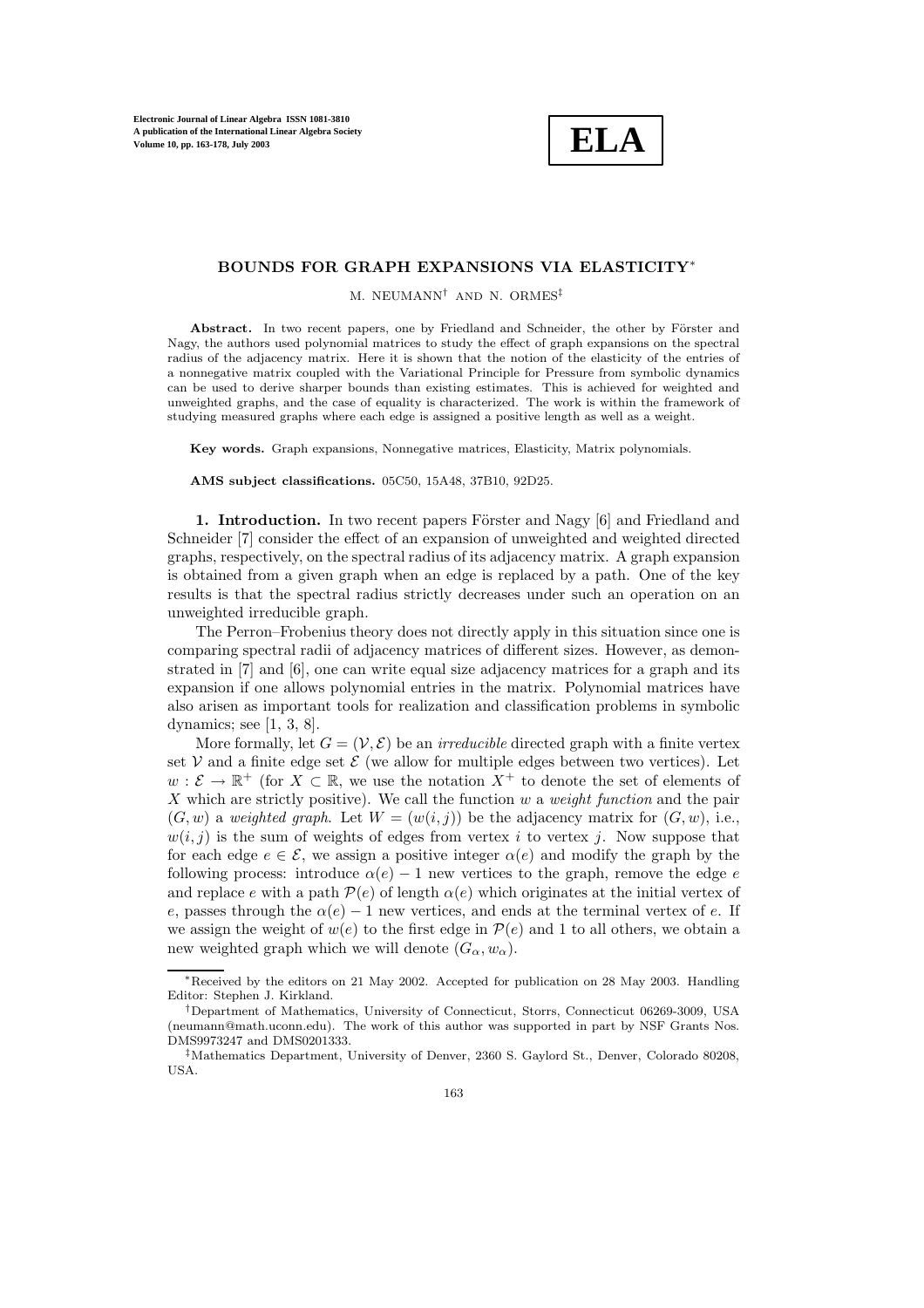**ELA**

Förster and Nagy show that if  $m = \min \alpha(e)$  and  $M = \max \alpha(e)$ , then  $\rho(G_\alpha, w_\alpha)$ , the spectral radius of the weighted graph adjacency matrix for the graph expansion, lies between the numbers  $\rho(G, w)^{1/m}$  and  $\rho(G, w)^{1/M}$  [6, Proposition 3.1] (this is the weighted graph version of Friedland and Schneider [7, Corollary 3.7]). The main goal of this paper is to refine these inequalities. Of particular interest is the case where only a single edge is expanded, a situation where the bounds in [6, 7] are generally not sharp.

We achieve our results through the use of a symbolic dynamic characterization of the spectral radius of an irreducible matrix and using the notion of the elasticity of the Perron root of A with respect to the  $(i, j)$ –th entry which is the quantity given by

$$
e_{i,j}(A) = \frac{A(i,j)}{\rho(A)} \frac{\partial \rho(A)}{\partial A(i,j)}.
$$
\n(1.1)

We comment that it is known (see De Kroon, Plaisier, van Groenendael, and Caswell [5] and Caswell [4]) that

$$
\sum_{i,j=1}^{n} e_{i,j}(A) = 1.
$$

Thus all our bounds turn out to include a weighted sum over edges of contributions to the spectral radius for the graph expansion (see, for instance, (3.7) and (3.8)). We are also able to characterize the situation where our bounds are sharp.

For this work it is convenient for us to associate a length function  $\alpha : \mathcal{E} \to \mathbb{R}^+$ with a weighted graph  $(G, w)$  and consider the triple  $\mathcal{G} = (G, w, \alpha)$ . We will call such a triple a *measured graph* and we define the spectral radius of any such object (Definition 3.4). When  $\alpha$  is a positive integer valued function,  $\rho(G, w, \alpha)$  coincides with  $\rho(G_{\alpha}, w_{\alpha})$ , the spectral radius of the adjacency matrix for a graph expansion (Theorem 3.7). As such we are able to obtain results about graph expansions as special cases of results on measured graphs.

In our new terminology, both [6] and [7] consider  $\lim_{n\to\infty} \rho(G, w, \alpha_n)$  where  $\{\alpha_n\}$ is a sequence of length functions on G, where  $\alpha_n \to \infty$  on some subgraph  $G' \subset G$ . It is just as natural for us to consider the inverse situation, namely, the behavior of  $\lim_{n\to\infty}\rho(G, w, \alpha_n)$ , where  $\{\alpha_n\}$  is a sequence of length functions tending to zero on a subgraph of G.

The outline of the paper is as follows. In Section 2 we state and prove a version of the Variational Principle for Pressure, which involves elasticities of the entries of irreducible nonnegative matrices. In Section 3 we apply our version of the Variational Principle for Pressure and establish bounds on the change in spectral radius induced by a change in the length function for an irreducible measured graph. As a consequence, our results sharpen bounds from [6, 7] on the change in spectral radius arising from a graph expansion (Subsection 3.1). In Subsection 3.2 we examine the special case of the expansion of a single edge. In Subsection 3.3 we study limiting behavior of spectral radii with decreasing sequences of length functions.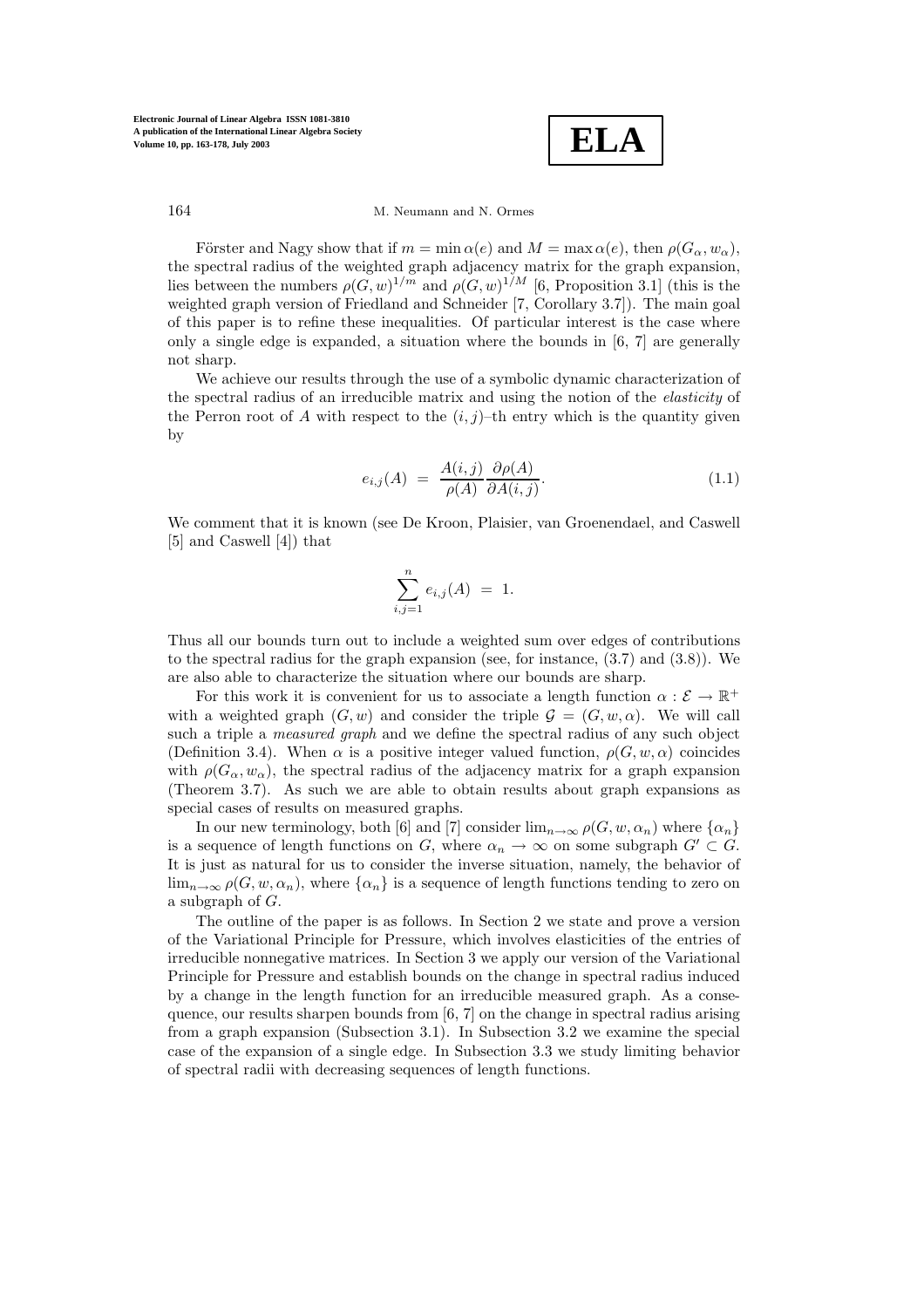$$
\boxed{\textbf{ELA}}
$$

**2. The Variational Principle for Pressure.** In this section we apply a theorem from topological dynamics to obtain a lower bound on the quotient of spectral radii of two nonnegative irreducible matrices (Theorem 2.2). We first recall the following fact about elasticity which follows, for example, from Stewart [12, Exer.1, p.305], when it is applied to the definition of elasticity as given in  $(1.1)$ :

PROPOSITION 2.1. Let A be an  $n \times n$  nonnegative irreducible matrix. Let  $u = (u(1), u(2), \ldots, u(n))$  and  $v = (v(1), v(2), \ldots, v(n))^T$  be left and right Perron eigenvectors of A, respectively. Then

$$
e_{i,j}(A) = \frac{u(i)A(i,j)v(j)}{\rho(A)uv}.
$$

Next we state the main theorem of this section, which follows easily from the Variational Principle for Pressure applied to shifts of finite type in dynamical systems (see Parry and Tuncel [11] or Walters [13] for an introduction). The version below is only modified slightly from the version appearing in the paper of Kirkland, Neumann, Ormes, and Xu [9]. We mention that for an  $n \times n$  nonnegative matrix A, the matrix sgn(A) below is the  $n \times n$  (0, 1)–matrix in which  $sgn(A)(i, j) = 1 \Leftrightarrow A(i, j) > 0$ .

THEOREM 2.2. Let A and B be  $n \times n$  nonnegative irreducible matrices with  $sgn(B) = sgn(A)$ . Then

$$
\log(\rho(B)) \ge \log(\rho(A)) + \sum_{A(i,j)>0} \log\left(\frac{B(i,j)}{A(i,j)}\right) e_{i,j}(A). \tag{2.1}
$$

Moreover, the following are equivalent:

- **(i)** Equality holds in (2.1).
- (ii)  $B = cDAD^{-1}$ , for some scalar  $c > 0$  and positive diagonal matrix D.
- (iii)  $e_{i,j}(A) = e_{i,j}(B)$ , for all  $1 \le i, j \le n$ .

*Proof.* Let C be any nonnegative, irreducible matrix. Let  $\mathcal{M}_C$  denote the set of all stochastic matrices P with  $sgn(P) = sgn(C)$ . The Variational Principle for Pressure implies

$$
\log(\rho(C)) = \sup_{P \in \mathcal{M}_C} \sum_{C(i,j) > 0} e_{i,j}(P) \log\left(\frac{C(i,j)}{P(i,j)}\right). \tag{2.2}
$$

 $(An equivalent formulation appears in [9, Theorem 3.1].)$ 

Furthermore, one can easily check that the supremum in equation (2.2) is achieved at the stochastic matrix  $P_C$  where

$$
P_C(i, j) = \rho(C)^{-1} C(i, j) v(j) / v(i)
$$

and  $v = [v(1), \ldots, v(n)]^T$  is a right Perron vector for C.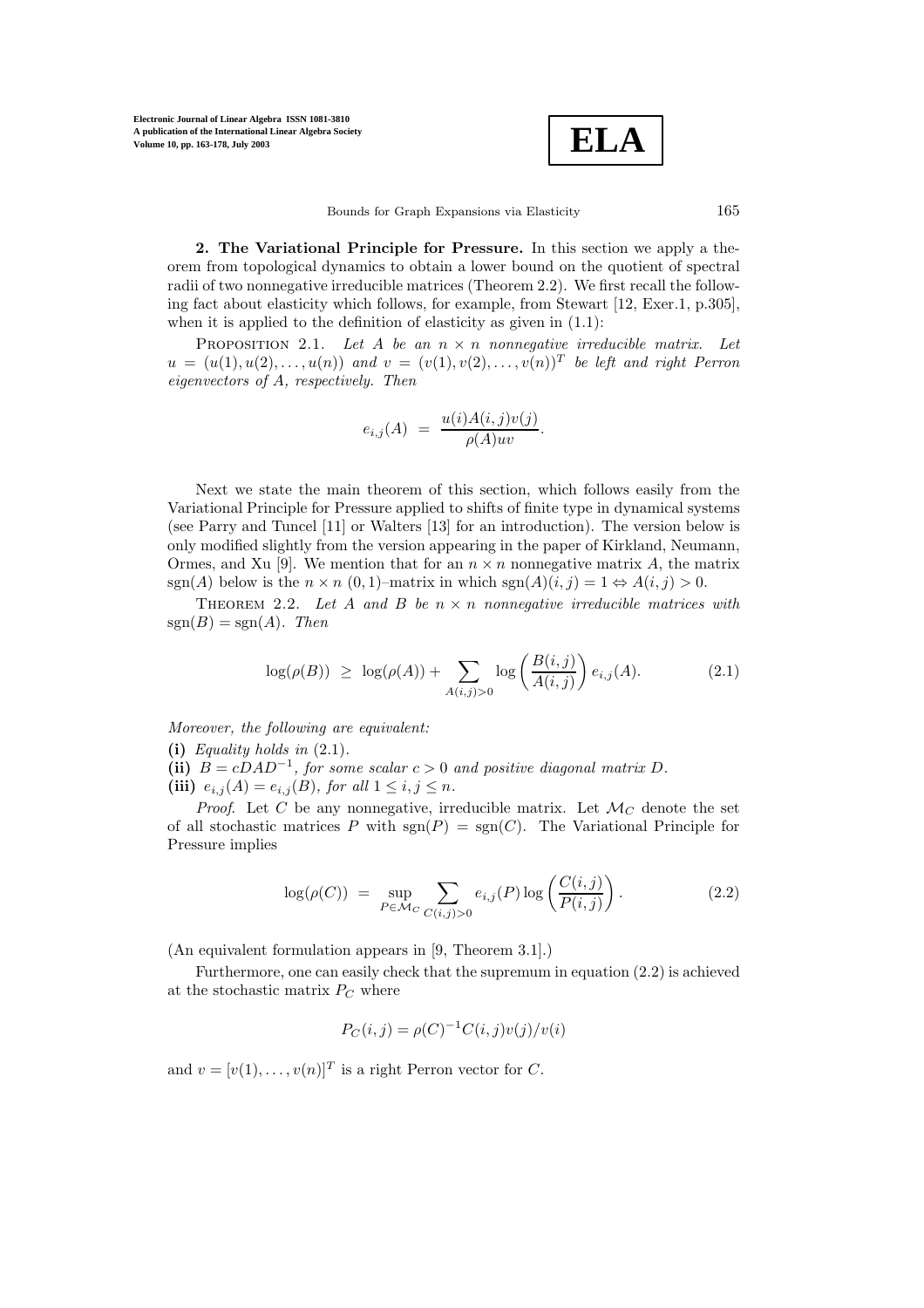$$
\mathbf{ELA}
$$

## 166 M. Neumann and N. Ormes

Now, since sgn(A) = sgn(B), we have that  $P_A \in \mathcal{M}_B$  and hence

$$
\log(\rho(B)) \geq \sum_{B(i,j)>0} e_{i,j}(P_A) \log \left( \frac{B(i,j)}{P_A(i,j)} \right)
$$
  
= 
$$
\sum_{A(i,j)>0} e_{i,j}(P_A) \log \left( \frac{B(i,j)}{A(i,j)} \right) + \sum_{A(i,j)>0} e_{i,j}(P_A) \log \left( \frac{A(i,j)}{P_A(i,j)} \right)
$$
 (2.3)  
= 
$$
\log \rho(A) + \sum_{A(i,j)>0} e_{i,j}(P_A) \log \left( \frac{B(i,j)}{A(i,j)} \right).
$$

Using Proposition 2.1, we see that  $e_{i,j}(P_A) = e_{i,j}(A)$ , for all  $1 \leq i, j \leq n$ , and the main inequality (2.1) is established.

Turning next to the case of equality, we refer to [11, Theorem 25] for the following fact: For any irreducible matrix  $C$ , if the supremum in  $(2.2)$  is achieved at a stochastic matrix P, then  $P = P_C$ . Therefore equality in (2.1) is achieved if and only if  $P_A = P_B$ .

Assume now that  $P_A = P_B$ . Let v and w be right Perron eigenvectors for A and B, respectively. Then for all pairs  $i, j$ :

$$
\frac{A(i,j)v(j)}{\rho(A)v(i)} = \frac{B(i,j)w(j)}{\rho(B)w(i)}.
$$

Let  $c = \rho(B)/\rho(A)$  and let  $D = D_1(D_2)^{-1}$ , where  $D_1$  is diagonal matrix with  $D_1(i, i) = v(i)$  and  $D_2$  is a diagonal matrix with  $D_2(i, i) = w(i)$ . Then one can compute  $cDAD^{-1} = B$  and therefore (i) implies (ii).

Now assume that  $B = cDAD^{-1}$ , for some scalar  $c > 0$  and a positive diagonal matrix D. Then  $c = \rho(B)/\rho(A)$ . Let u and v be left and right Perron eigenvectors for A, respectively. Then  $uD^{-1}$  and  $Dv$  are left and right Perron eigenvectors for B, respectively. Since  $B(i, j) = cD(i, i)A(i, j)D(j, j)^{-1}$ , for all  $1 \leq i, j \leq n$ , it follows from Proposition 2.1 that  $e_{i,j}(A) = e_{i,j}(B)$ . Therefore (ii) implies (iii).

Finally, assume that  $e_{i,j}(A) = e_{i,j}(B)$ , for all i, j. Then, by reversing the roles of A and B in inequality  $(2.1)$ , we obtain

$$
\log(\rho(A)) \ge \log(\rho(B)) + \sum_{A(i,j)>0} \log\left(\frac{A(i,j)}{B(i,j)}\right) e_{i,j}(B). \tag{2.4}
$$

Now using  $e_{i,j}(A) = e_{i,j}(B)$ , we obtain

$$
\log(\rho(A)) \ge \log(\rho(B)) + \sum_{A(i,j)>0} \log\left(\frac{A(i,j)}{B(i,j)}\right) e_{i,j}(A)
$$
  
= 
$$
\log(\rho(B)) - \sum_{A(i,j)>0} \log\left(\frac{B(i,j)}{A(i,j)}\right) e_{i,j}(A).
$$
 (2.5)

This is precisely the reverse of the inequality (2.1). Therefore (iii) implies (i).  $\Box$ 

Below is one more property of elasticity that will be useful to us in the subsequent section.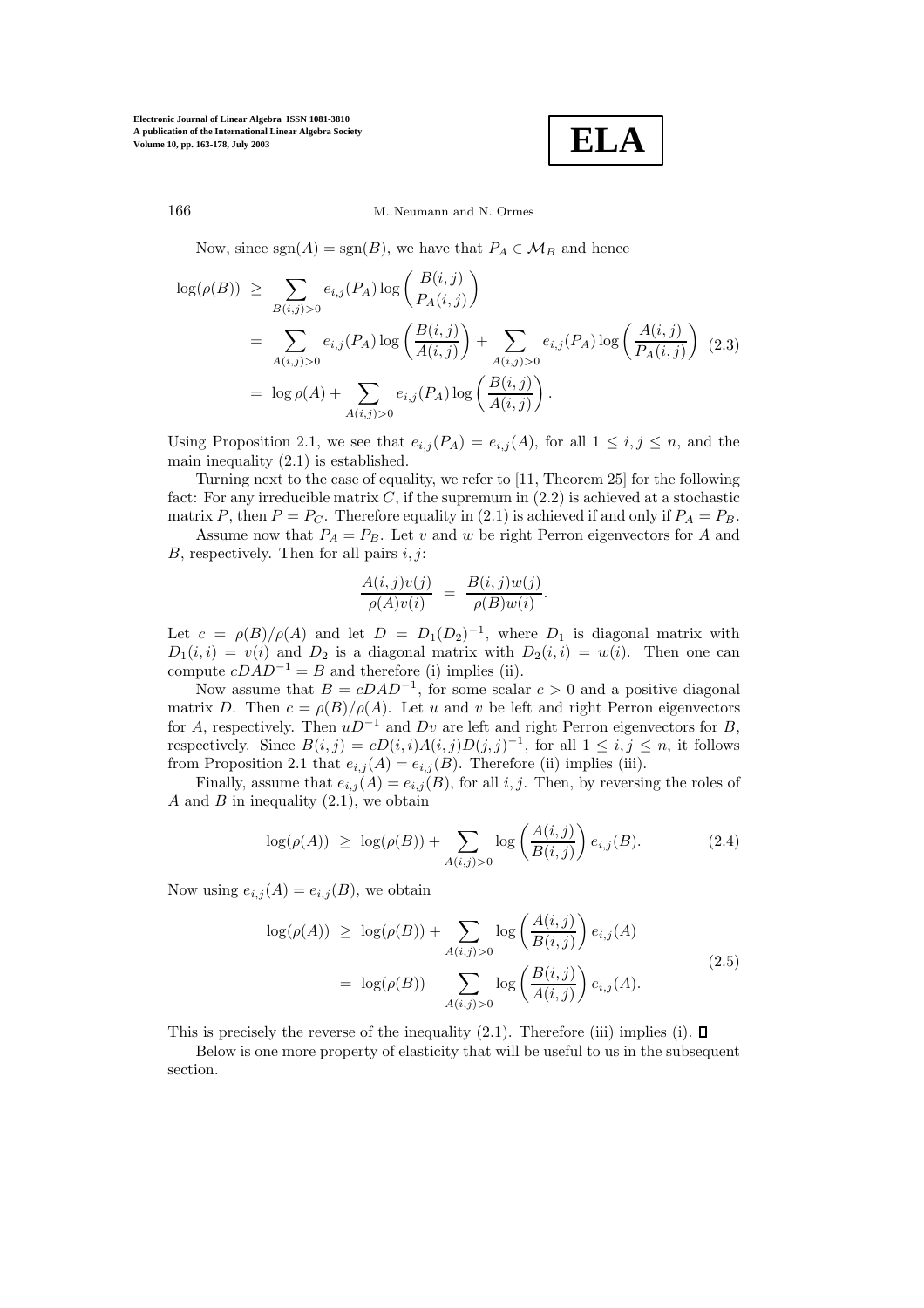

## PROPOSITION 2.3.

Let A be an  $n \times n$  nonnegative and irreducible matrix. Let k, l, m be fixed indices such that  $A(i, l) > 0$  if and only if  $i = k$ , and  $A(l, j) > 0$  if and only if  $j = m$ . Then  $e_{k,l}(A) = e_{l,m}(A).$ 

*Proof.* Let  $u = (u(1), u(2), \ldots, u(n))$  and  $v = (v(1), v(2), \ldots, v(n))^{T}$  be left and right Perron eigenvectors for A, respectively. Then we have that

$$
\rho(A)u(l) = \sum_{i=1}^{n} u(i)A(i,l) = u(k)A(k,l)
$$

and

$$
\rho(A)v(l) = \sum_{j=1}^{n} A(l,j)v(j) = A(l,m)v(m).
$$

Therefore,

$$
e_{k,l}(A) = \frac{u(k)A(k,l)v(l)}{\rho(A)uv} = \frac{u(l)v(l)}{uv}
$$

and

$$
e_{l,m}(A) = \frac{u(l)A(l,m)v(m)}{\rho(A)uv} = \frac{u(l)v(l)}{uv}.\ \Box
$$

**3. Graph Expansions And The Spectral Radius.** The main goal of this section is to refine bounds on changes in spectral radii arising from graph expansions on irreducible matrices. First we review some preliminaries and remark that Theorem 2.2 has a direct interpretation in terms of changes in spectral radii corresponding to changes in weighting functions for a directed graph.

Let  $G = (\mathcal{V}, \mathcal{E})$  be an *irreducible* directed graph and let  $w : \mathcal{E} \to \mathbb{R}^+$  be a weight function. Note that the graph  $G$  need not be simple, i.e., there may be more than one edge from one vertex to another. Let  $w(i, j)$  denote the sum of the weights of edges from vertex i to vertex j and let  $W = (w(i, j))$  be the usual adjacency matrix of the weighted graph  $(G, w)$ . We define  $\rho(G, w) = \rho(W)$ .

Given two different weighting functions  $w, w' : \mathcal{E} \to \mathbb{R}^+$ , Theorem 2.2 offers the following bound on differences in the spectral radii of  $(G, w)$  and  $(G, w')$ .

COROLLARY 3.1. Let G be an irreducible directed graph and let  $w, w'$  be two weight functions on the edges in G. Then

$$
\log(\rho(G, w')) \ge \log(\rho(G, w)) + \sum_{w(i,j) > 0} [\log(w'(i,j)) - \log(w(i,j))] e_{i,j}(W).
$$

In particular,

$$
\prod_{w(i,j)>0} \left(\frac{w'(i,j)}{w(i,j)}\right)^{e_{i,j}(W)} \ge 1 \quad \Longrightarrow \quad \rho(G,w') \ge \rho(G,w).
$$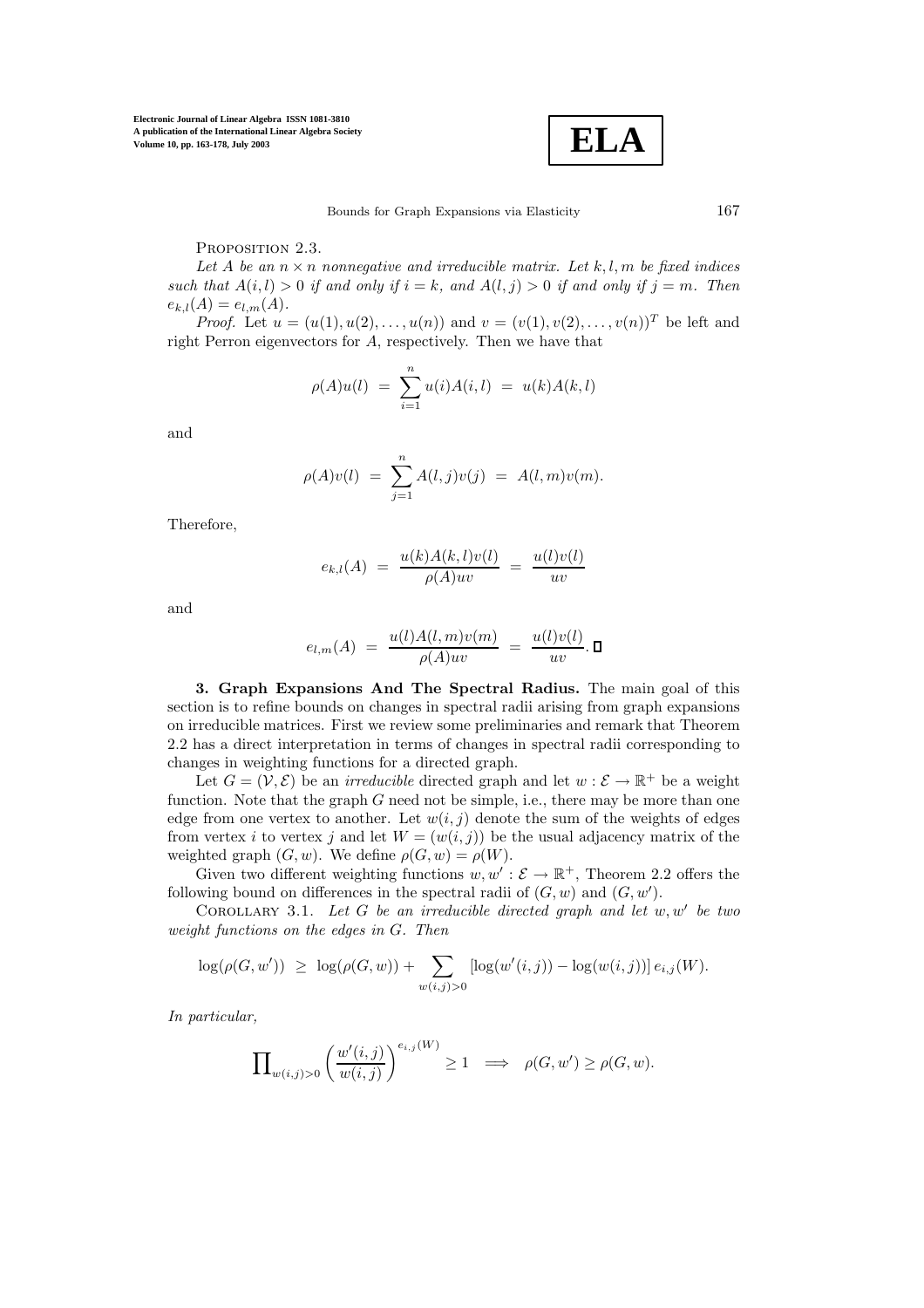**ELA**

The converse of this statement fails as the following example shows.

EXAMPLE 3.2. Let  $V = \{1, 2\}$ , let  $W =$  $\begin{pmatrix} 1 & 1 \\ 1 & 1 \end{pmatrix}$ , and  $W' =$  $\begin{pmatrix} 1/3 & 2 \\ 1 & 1 \end{pmatrix}$ . The elasticity of W is a constant;  $e_{i,j}(W)=1/4$ , for  $1 \leq i, j \leq 2$ . Therefore,  $\prod \left( \frac{w'(i,j)}{w'(i,j)} \right)$  $w(i,j)$  $e^{i,j(W)} = \left(\frac{2}{3}\right)^{1/4} < 1$ , but  $\rho(W') = (2 + \sqrt{19})/3 > 2 = \rho(W)$ .

Next we consider the effect of changes of the lengths of edges in an irreducible graph. That is, we will study graph expansions which are essentially the same as those in  $[6]$ . The only difference being that two different edges from i to j may be replaced by two paths of the same length here. It will be convenient for us to consider, at least formally, a more general situation, and then apply results to graph expansions and their inverses. Let  $(G, w)$  be a weighted graph. Consider a map  $\alpha : \mathcal{E} \to \mathbb{R}^+$  which we will call a length function. We will call the triple  $\mathcal{G} = (G, w, \alpha)$  a measured graph. We define the adjacency matrix of a measured graph  $G$  to be the matrix  $A(t)$  of functions of t, where  $A(t)(i, j) = \sum_{e \in [i,j]} w(e)t^{\alpha(e)}$  and  $[i, j]$  denotes the set of all edges in  $\mathcal{E}$ which have initial vertex  $i$  and terminal vertex  $j$ .

REMARK 3.3. In the case where the length of each edge is 1, i.e.,  $\alpha \equiv 1$ ,  $A(t)$  is the usual adjacency matrix for the weighted graph  $(G, w)$ , multiplied by the scalar t.

DEFINITION 3.4. The spectral radius of a measured graph  $\mathcal{G} = (G, w, \alpha)$ , which we denote  $\rho(\mathcal{G})$ , is the reciprocal of the smallest positive root of the function det $(I-A(t))$ , where  $A(t)$  is the adjacency matrix for  $\mathcal{G}$ .

An immediate consequence of this definition is the following statement:

PROPOSITION 3.5. Let G be an irreducible measured graph. Then  $\rho(\mathcal{G})$  is the reciprocal of the unique positive real number t for which  $\rho(A(t)) = 1$ .

We remark that there are several special cases of this setup which correspond to established notions. For example, in the case where  $\alpha \equiv 1$ ,  $\rho(\mathcal{G})$  is the usual spectral radius of the weighted graph  $(G, w)$ , i.e.,  $\rho(G, w, 1) = \rho(G, w)$ . Further, if  $A(t)$  is the adjacency matrix for any measured graph  $(G, w, \alpha)$ ,  $\rho(A(1)) = \rho(G, w)$ .

Theorem 3.7 below is the key observation. There we show that if  $\alpha$  maps the edge set into the positive integers, then  $\rho(G, w, \alpha)$  is equal to  $\rho(G_{\alpha}, w_{\alpha})$ , where  $(G_{\alpha}, w_{\alpha})$ is the weighted graph expanded by the function  $\alpha$  as defined in [6, 7]. We include proofs here for completeness, but the arguments are inherent in  $[6, 7]$  and versions can be found in many works in symbolic dynamics; for example, see the survey paper [2]. The proof follows from Lemma 3.6 below.

LEMMA 3.6. Suppose A is an  $n \times n$  nonnegative matrix and  $i_0, i_1, \ldots, i_{m+1}$  are indices such that

• for all  $j = 1, 2, ..., m$ ,  $A(i_j, l) > 0$  if and only if  $l = i_{j+1}$ ,

• for all  $j = 0, 1, ..., (m - 1)$ ,  $A(k, i_{j+1}) > 0$  if and only if  $k = i_j$ .

Let B be the matrix  $(n - m) \times (n - m)$  matrix which is obtained from A by deleting the rows and columns with indices  $i_1, i_2, \ldots, i_m$  and adding the product

$$
A(i_0, i_1)A(i_1, i_2)\cdots A(i_m, i_{m+1})
$$

to the  $(i_0, i_{m+1})$  entry. Then

$$
\det(I - A) = \det(I - B).
$$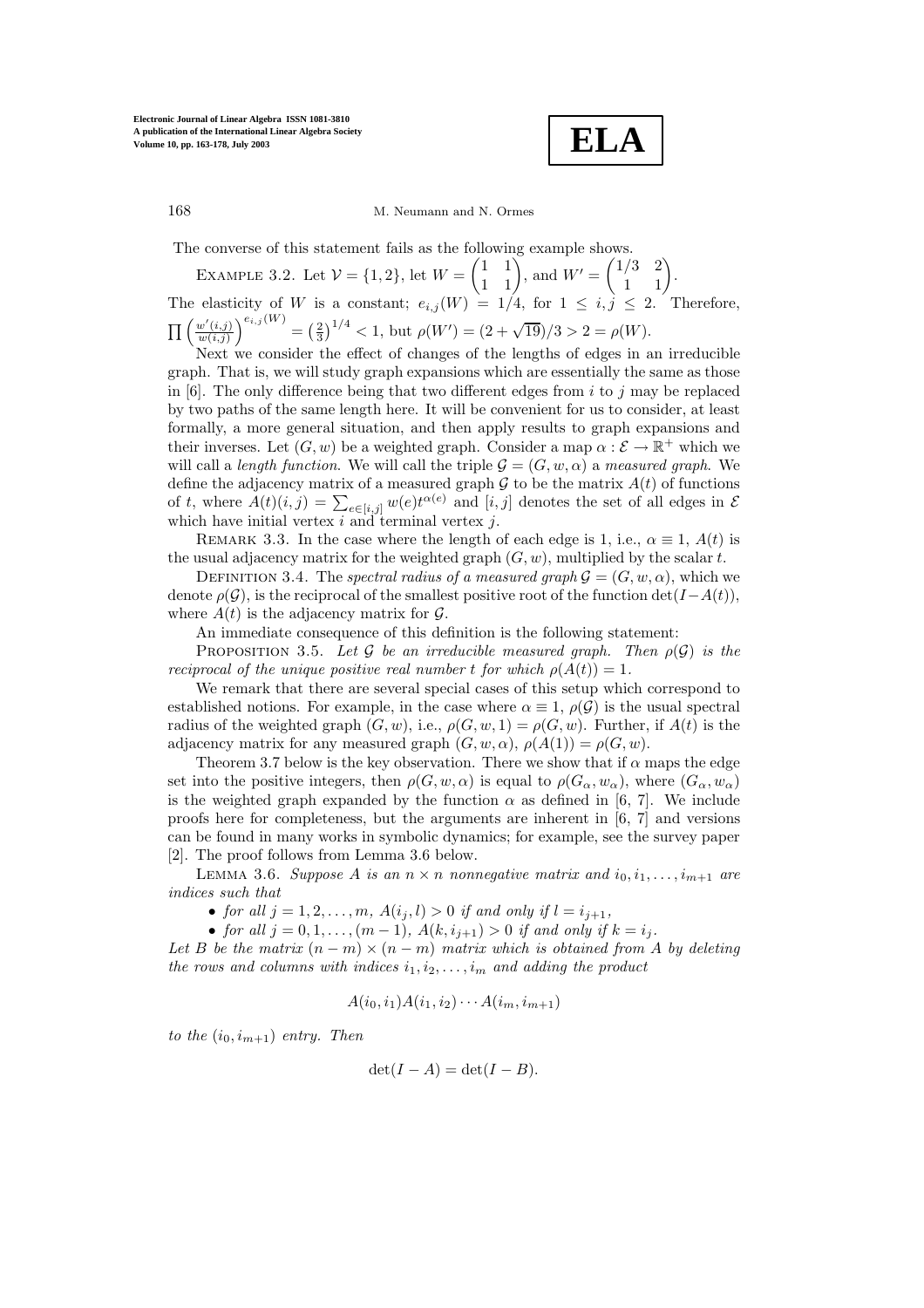$$
\boxed{\textbf{ELA}}
$$

Bounds for Graph Expansions via Elasticity 169

*Proof.* Let  $i = i_0$  and  $j = i_{m+1}$ . We will assume that for  $k = 1, 2, \ldots, m$ ,  $i_k = n - m + k$  (this is true up to a permutation of A). That is, we assume A is of the form

$$
A = \begin{pmatrix} X & Y \\ Z & V \end{pmatrix},
$$

where X is the matrix A with rows and columns  $i_1, i_2, \ldots, i_m$  deleted, Y is the  $(n$  $m \times m$  matrix with  $A(i, i_1)$  in the  $(i, 1)$  position and zeros elsewhere, Z is the  $m \times m$  $(n - m)$  matrix with  $A(i_m, j)$  in the  $(m, j)$  position and zeros elsewhere, V is the  $m \times m$  superdiagonal matrix with elements of the form  $A(i_k, i_{k+1})$  in the  $(k, k+1)$ entries and zeros elsewhere. We perform the following sequence of operations on the matrix  $I - A$ :

- 1. Multiply the  $i<sub>m</sub>$ th row by  $A(i<sub>m-1</sub>, i<sub>m</sub>)$  and add the result to the  $i<sub>m-1</sub>$ th row. 2. Multiply the  $i_{m-1}$ th row by  $A(i_{m-2}, i_{m-1})$  and add the result to the  $i_{m-2}$ th
	- row. . . .

3. Multiply the  $i_1$ th row by  $A(i_0, i_1)$  and add the result to the  $i_0$ th row. The result is a matrix of the form

$$
\begin{pmatrix} I-B & 0 \\ -Z' & I \end{pmatrix},
$$

where  $B(k, l) = X(k, l)$  for all  $(k, l)$  except for  $(k, l) = (i, j)$  and where

$$
B(i,j) = X(i,j) + A(i,i_1) \left[ \prod_{k=1}^{m-1} A(i_k, i_{k+1}) \right] A(i_m, j).
$$

The matrix B is as described and since  $I - B$  was produced by elementary operations on  $I - A$ , we have that  $\det(I - A) = \det(I - B)$ . □

THEOREM 3.7. Let  $G = (\mathcal{V}, \mathcal{E})$  be an irreducible directed graph with a weight function  $w : \mathcal{E} \to \mathbb{R}^+$ . Suppose  $\alpha : \mathcal{E} \to \mathbb{Z}^+$  and that  $(G_\alpha, w_\alpha)$  is the graph expansion on G corresponding to  $\alpha$  as defined in [6, 7]. Then  $\rho(G, w, \alpha) = \rho(G_{\alpha}, w_{\alpha})$ .

*Proof.* Let  $(G, w)$  be a weighted graph, and let  $\alpha$  be a map from the edges to the positive integers. In [6, 7] the expansion graph  $(G_{\alpha}, w_{\alpha})$  replaces each edge e from G with a path  $\mathcal{P}(e)$  of length  $\alpha(e)$  beginning at the initial vertex of e, passing through  $\alpha(e) - 1$ 

new vertices, and ending at the terminal vertex of e. The first edge in  $\mathcal{P}(e)$  is assigned weight  $w(e)$ , all other edges in  $P(e)$  are assigned weight 1.

Let i denote the initial vertex of  $\mathcal{P}(e)$ , let  $i_1, i_2, \ldots, i_{\alpha(e)-1}$  denote the  $\alpha(e)-1$ new vertices of the graph and let j denote the terminal vertex of  $\mathcal{P}(e)$ . Let t be any real number. Then the matrix  $W_{\alpha}t$  along with the indices  $i, i_1, i_2, \ldots, i_{\alpha(e)-1}, j$  satisfy the hypotheses of Lemma 3.6. Therefore, we may delete the rows and columns of  $W_{\alpha}t$ with indices  $i_1, i_2, \ldots, i_{\alpha(e)-1}$ , and add  $w(e)t^{\alpha(e)}$  to the  $(i, j)$  entry and the result is a matrix  $A(t)$  where  $\det(I - A(t)) = \det(I - W_{\alpha}t)$ .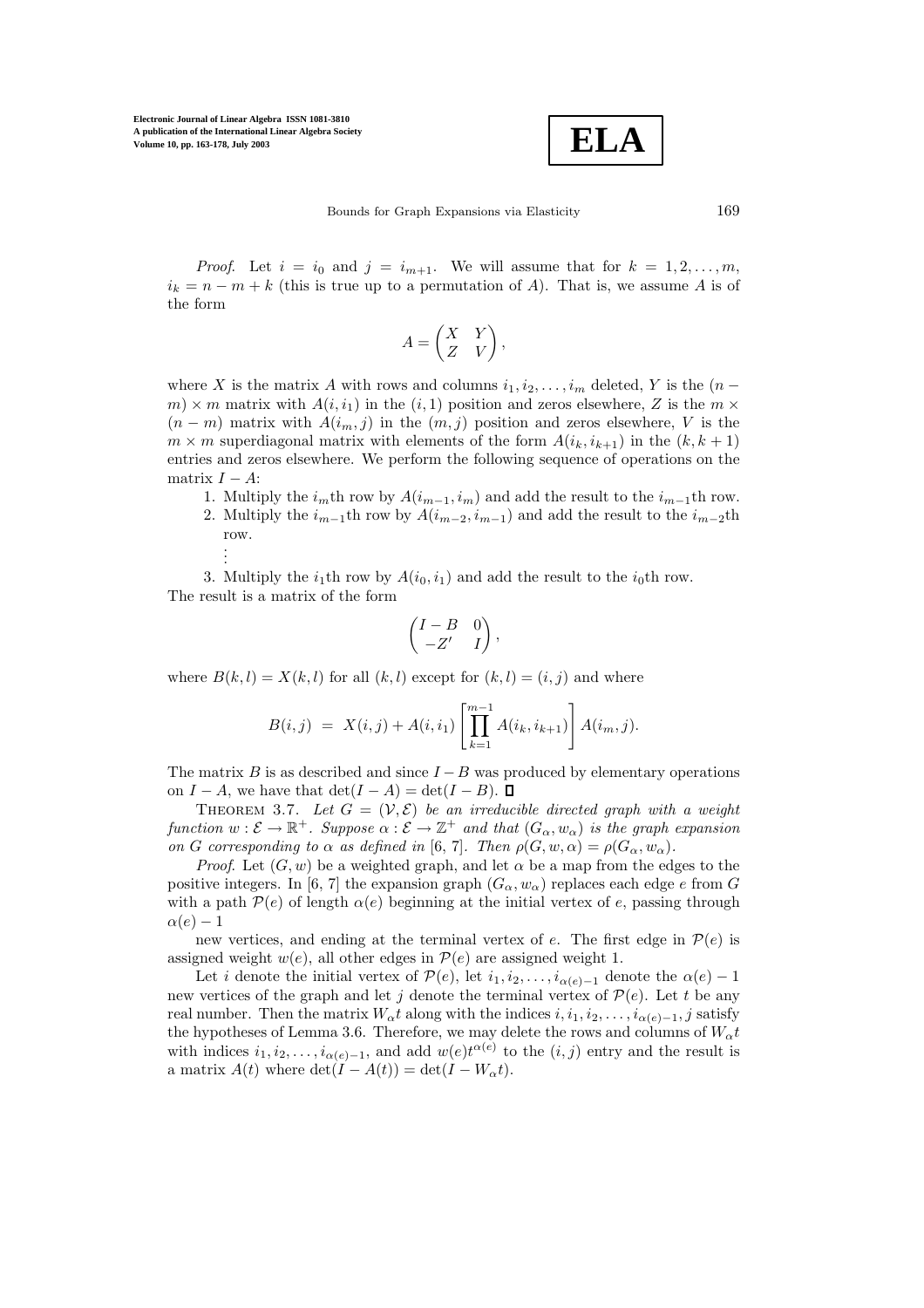**ELA**

Repeating this for all edges e in  $G$ , we see that if  $A(t)$  is the adjacency matrix of the measured graph  $(G, w, \alpha)$ , then  $\det(I - A(t)) = \det(I - W_{\alpha}t)$ . Since the reciprocal of the smallest real root of the equation  $\det(I - W_\alpha t) = 0$  is equal to  $\rho(G_\alpha, w_\alpha)$ , we have that  $\rho(G, w, \alpha) = \rho(G_{\alpha}, w_{\alpha}).$ 

In order to obtain some of our bounds we need to be able to define a length function which reverses the process of graph expansion. We establish the existence of this length function below. The proof also follows from Lemma 3.6.

THEOREM 3.8. Let  $G = (\mathcal{V}, \mathcal{E})$  be an irreducible directed graph with a weight function  $w : \mathcal{E} \to \mathbb{R}^+$ . Suppose  $\alpha : \mathcal{E} \to \mathbb{Z}^+$  and that  $(G_\alpha, w_\alpha)$  is the graph expansion on G corresponding to  $\alpha$  as defined in [6, 7]. Then there is a length function  $\beta$  such that  $\rho(G_{\alpha}, w_{\alpha}, \beta) = \rho(G, w)$ .

*Proof.* Every edge  $e \in \mathcal{E}$  gives rise to a path of edges  $\mathcal{P}(e)$  in  $G_{\alpha} = (\mathcal{V}_{\alpha}, \mathcal{E}_{\alpha})$ , where the length of  $\mathcal{P}(e)$  is  $\alpha(e)$ . Further, each edge  $f \in \mathcal{E}_{\alpha}$  belongs to a unique path  $\mathcal{P}(e)$  where  $e \in \mathcal{E}$ . We define a length function  $\beta$  on  $G_{\alpha}$  by  $\beta(f)=1/\alpha(e)$  for  $f \in \mathcal{P}(e)$ .

Let  $B(t)$  be the adjacency matrix for  $(G_{\alpha}, w_{\alpha}, \beta)$ . Let e be an edge in G and let  $f_1, f_2, \ldots, f_{\alpha(e)}$  be the edges forming the path  $\mathcal{P}(e)$  in  $G_\alpha$ . Let  $i_0, i_1, \ldots, i_{\alpha(e)}$  denote the vertices which the path  $\mathcal{P}(e)$  passes through. Then the matrix  $B(t)$  with the indices  $i_0, i_1, \ldots, i_{\alpha(e)}$  satisfy the hypotheses of Lemma 3.6. Therefore we may delete the columns and rows corresponding to  $i_1, i_2, \ldots, i_{\alpha(e)-1}$ , and add the product from  $k = 0$  to  $\alpha(e) - 1$  of the  $(i_k, i_{k+1})$  entries of  $B(t)$  to the  $(i_0, i_{\alpha(e)})$  entry of  $B(t)$ . The result will be a matrix  $C(t)$  with  $\det(I - B(t)) = \det(I - C(t))$ . Note that the product

$$
\prod_{k=0}^{\alpha(e)-1} B(t)(i_k, i_{k+1}) = \prod_{k=1}^{\alpha(e)} w_{\alpha}(f_k) t^{1/\alpha(e)} = w(e)t.
$$

If we repeat this process for all edges  $e$  in  $G$ , the result will be a matrix which has in the  $(i, j)$  entry the sum of the weights of edges e from i to j multiplied by t. That is, we will have the  $(i, j)$  entry of Wt. Since  $\det(I - Wt) = \det(I - B(t))$ , we have  $\rho(G, w) = \rho(G_\alpha, w_\alpha, \beta)$ .

Our estimates of the spectral radius of a measured graph will involve the elasticities of the matrix  $W$ . To be more specific, it will involve the elasticity of the edges in a graph, a notion which is defined below.

DEFINITION 3.9. Let  $G = (\mathcal{V}, \mathcal{E})$  be a directed graph, and let  $w : \mathcal{E} \to \mathbb{R}^+$  be a weight function. For  $e \in \mathcal{E}$ , define  $\mu(e)$ , the *elasticity* of e, by

$$
\mu(e) = e_{i,j}(W)w(e)/w(i,j),
$$

where  $e$  is an edge from vertex  $i$  to vertex  $j$ .

REMARK 3.10. The elasticity  $e_{i,j}(W)$  is  $w(i,j)/\rho(W)$  times the derivative of  $\rho(W)$  with respect to  $w(i, j)$ . Similarly, for  $e \in \mathcal{E}$ ,

$$
\mu(e) = \frac{w(e)}{\rho(W)} \frac{\partial \rho(W)}{\partial w(e)}.
$$

Furthermore, we retain the identity,  $\sum_{e \in \mathcal{E}} \mu(e) = 1$ .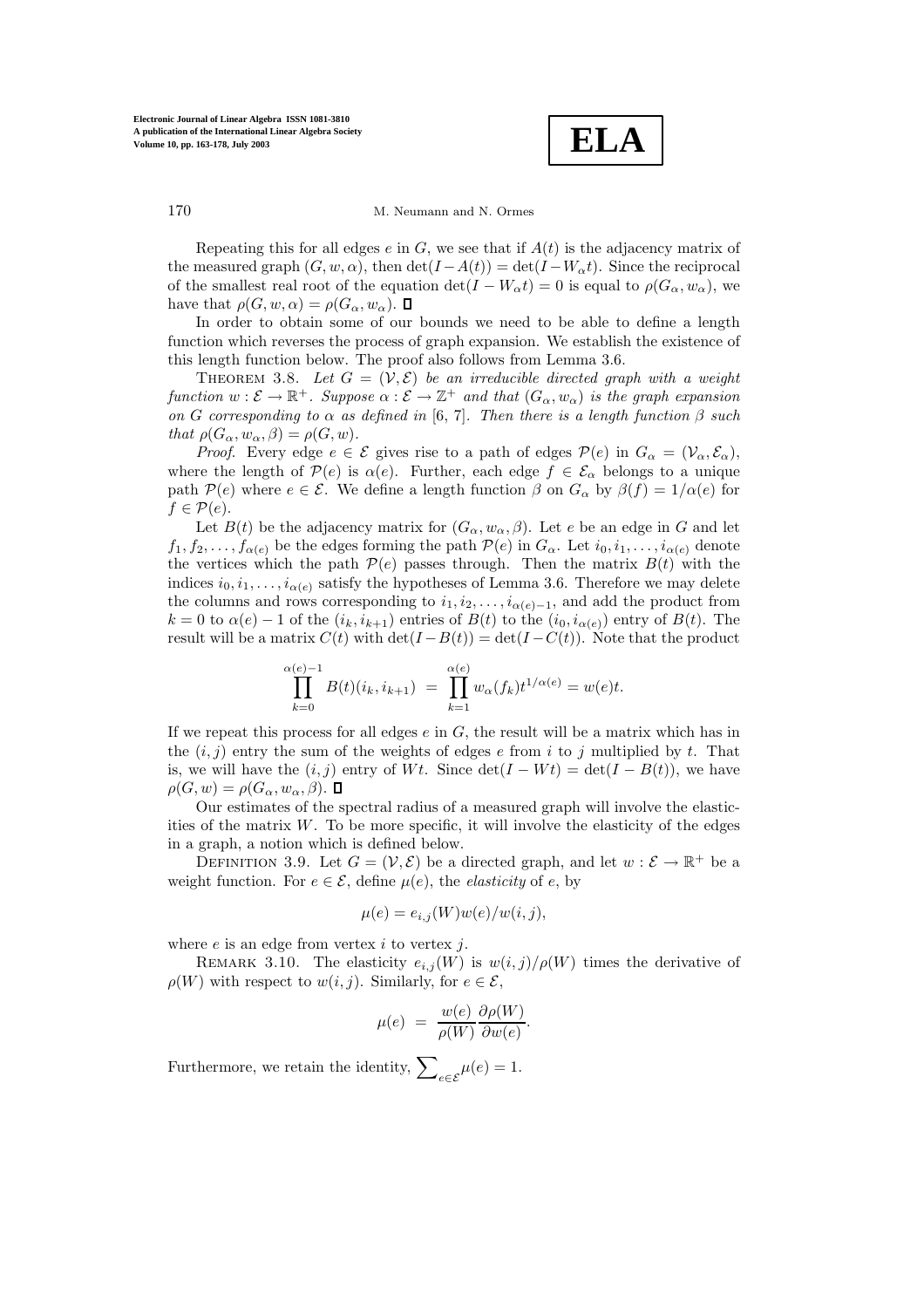$$
\boxed{\textbf{ELA}}
$$

THEOREM 3.11. Let  $G = (\mathcal{V}, \mathcal{E})$  be an irreducible directed graph and let  $\mathcal{G} =$  $(G, w, \alpha)$  be a measured graph. Then

$$
\log(\rho(\mathcal{G})) \ge \frac{\log(\rho(G, w))}{\sum_{e \in \mathcal{E}} \alpha(e)\mu(e)}.\tag{3.1}
$$

*Proof.* Let  $A(t)$  be the adjacency matrix for the measured graph G. Let  $W =$  $(w(i, j))$ . Applying Theorem 2.2 to the matrices  $A(t)$  and Wt we see that for any  $t > 0$ ,

$$
\log(\rho(A(t))) \ge \log(\rho(Wt)) + \sum_{w(i,j)>0} \log\left(\frac{A(t)(i,j)}{w(i,j)t}\right) e_{i,j}(W). \tag{3.2}
$$

Next we note that

$$
\frac{A(t)(i,j)}{w(i,j)t} = \sum_{e \in [i,j]} \frac{w(e)}{w(i,j)} t^{\alpha(e)-1}
$$

and, since  $\sum_{e \in [i,j]} w(e) = w(i,j)$ , we have that

$$
\log\left(\frac{A(t)(i,j)}{w(i,j)t}\right) \ge \sum_{e\in[i,j]} \frac{w(e)}{w(i,j)} (\alpha(e)-1) \log(t). \tag{3.3}
$$

Substituting this expression into inequality (3.2) we obtain

$$
\log(\rho(A(t))) \ge \log(\rho(Wt)) + \sum_{e \in \mathcal{E}} \mu(e)(\alpha(e) - 1) \log(t)
$$
  
= 
$$
\log(\rho(W)) + \sum_{e \in \mathcal{E}} \mu(e)\alpha(e) \log(t).
$$
 (3.4)

Setting  $t = 1/\rho(\mathcal{G})$ , we now have

$$
0 \ge \log(\rho(W)) - \sum_{e \in \mathcal{E}} \mu(e)\alpha(e) \log(\rho(\mathcal{G})). \tag{3.5}
$$

Upon rearranging, we get

$$
\log(\rho(\mathcal{G})) \geq \frac{\log(\rho(G,w))}{\sum_{e \in \mathcal{E}} \alpha(e)\mu(e)},
$$

which is the desired inequality.  $\blacksquare$ 

The case of equality in the previous theorem is discussed below.

THEOREM 3.12. Let  $\mathcal{G} = (G, w, \alpha)$  be an irreducible measured graph. We have equality in equation (3.1) if and only if  $\rho(G, w) = \rho(G) = 1$  or there exist constants  $k, \delta_1, \delta_2, \ldots, \delta_n > 0$  such that for all  $e \in [i, j]$ ,  $\alpha(e) = k + \delta_i - \delta_j$ . In this case,  $k = \sum_{e \in \mathcal{E}} \alpha(e) \mu(e).$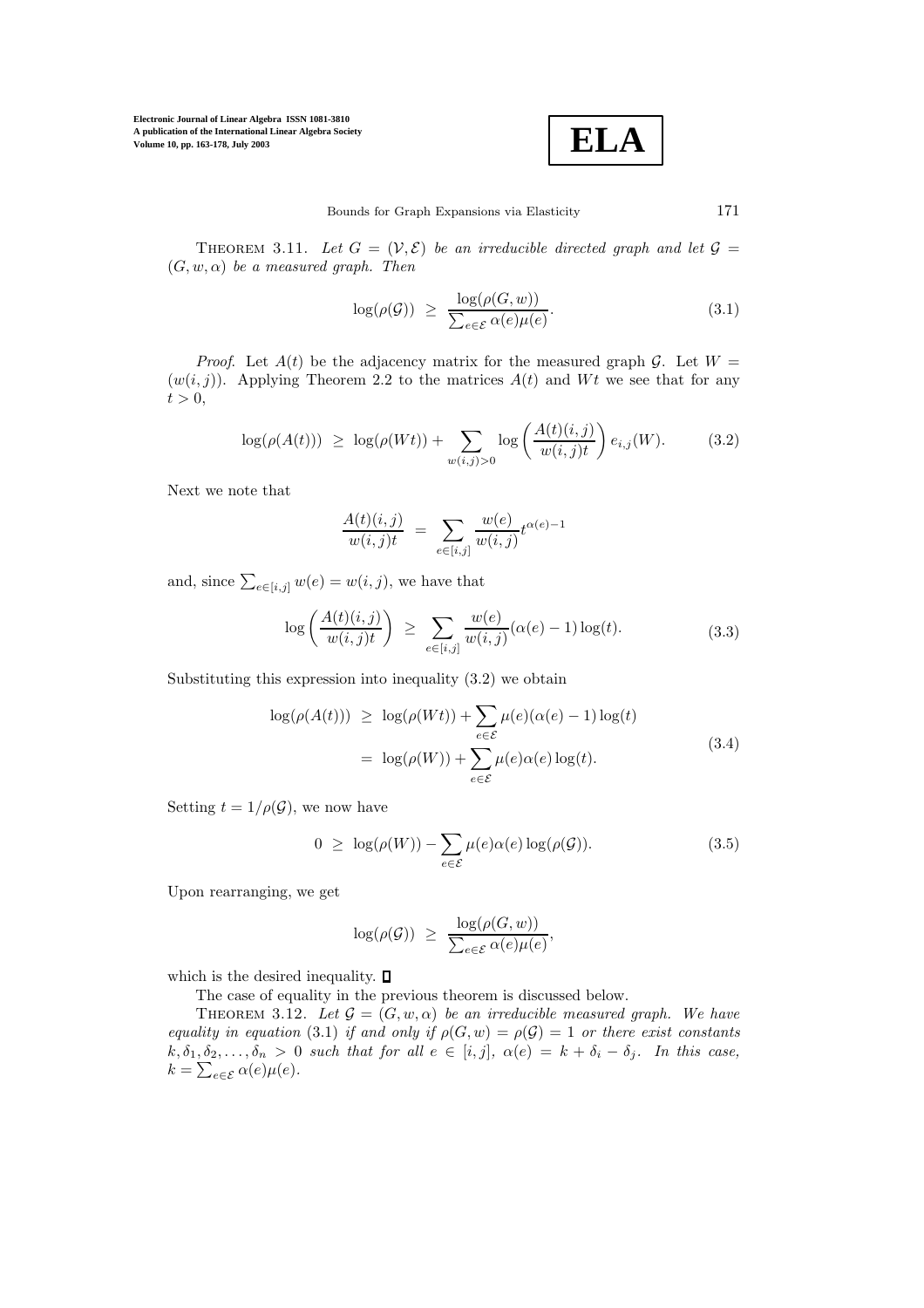**ELA**

172 M. Neumann and N. Ormes

*Proof.* If  $\rho(\mathcal{G}) = 1$ , it is clear that we have equality in equation (3.1) if and only if  $\rho(G, w) = 1$ . Assume for the remainder of the proof that  $\rho(\mathcal{G}) \neq 1$ .

First note that equality in (3.1) is derived from the case of equality in (3.2) (at least when  $t = 1/\rho(\mathcal{G})$  and (3.3). Inequality (3.3) is a property of logarithms, equality here occurs if and only if  $e, e' \in [i, j]$  implies that  $\alpha(e) = \alpha(e')$ .

Assume that  $\alpha(e) = k + \delta_i - \delta_j$ , for all  $e \in [i, j]$ , as in the statement of the theorem. Then we have equality in (3.3). Let  $\alpha(i, j) = \alpha(e)$ , for  $e \in [i, j]$ . Then for any  $t > 0$ ,

$$
\alpha(i,j)\log(t) = (k + \delta_i - \delta_j)\log(t)
$$

or

$$
t^{\alpha(i,j)} = t^k t^{\delta_i}/t^{\delta_j}.
$$

Let  $D(t)$  be the diagonal matrix with  $D(t)(i, i) = t^{\delta_i}$ . It follows that

$$
A(t) = t^{k-1} D(t) (Wt) (D(t))^{-1}.
$$

By Theorem 2.2, this implies that there is equality in  $(3.2)$  for any  $t > 0$ . Coupled with equality in  $(3.3)$ , we obtain equality in  $(3.1)$ .

Now assume there is equality in equation (3.1). Then we have equality in (3.3) which means that  $e, e' \in [i, j]$  implies that  $\alpha(e) = \alpha(e')$ . Thus we may set  $\alpha(i, j) =$  $\alpha(e)$ , for  $e \in [i, j]$ .

Theorem 2.2 implies that  $A(1/\rho(\mathcal{G})) = cD(W\rho(\mathcal{G})^{-1})D^{-1}$ , for some scalar  $c > 0$ and a positive diagonal matrix D. The equation above means that for all  $1 \leq i, j \leq n$ ,

$$
w(i,j)(\rho(G))^{-\alpha(i,j)} = \frac{cD(i,i)w(i,j)}{\rho(G)D(j,j)}.
$$

Taking logarithms and rearranging, we obtain

$$
(1 - \alpha(i, j)) \log(\rho(\mathcal{G})) = \log c + \log(D(i, i)) - \log(D(j, j)).
$$
\n(3.6)

Let  $k = 1 - \log c / \log(\rho(\mathcal{G}))$  and let  $\delta_i = \log(D(i, i))/\log(\rho(\mathcal{G}))$ , for  $1 \leq i \leq n$ . The equality  $\alpha(i, j) = k + \delta_i - \delta_j$ , for all  $1 \leq i, j \leq n$ , now follows.

We may assume that all of the  $\delta_i$  are positive since adding a single constant to all of the  $\delta_i$ 's does not affect the value of  $\delta_i - \delta_j$ . It follows from the definition of c that  $c = \rho(\mathcal{G})/\rho(W)$ . Therefore, we see that  $k = \log(\rho(W))/\log(\rho(\mathcal{G}))$ . Since we are assuming equality in Theorem 3.11, we have that  $k = \sum_{w(i,j)>0} \alpha(i,j)e_{i,j}(W)$  $\sum_{e \in \mathcal{E}} \mu(e) \alpha(e).$ 

The formalism we have developed in this section can now be directly applied to the situation of graph expansions as studied in [6, 7].

**3.1. Weighted graph expansions.** First we consider an irreducible measured graph  $\mathcal{G} = (G, w, \alpha)$ , where  $G = (\mathcal{V}, \mathcal{E})$  and  $\alpha : \mathcal{E} \to \mathbb{Z}^+$ . Then there is a graph  $G_{\alpha} = (\mathcal{V}_{\alpha}, \mathcal{E}_{\alpha})$  and a weight function  $w_{\alpha}$  associated with G as defined in [6, 7]. In this situation we will say that  $\alpha$  is an expansion of the weighted graph  $(G, w)$  and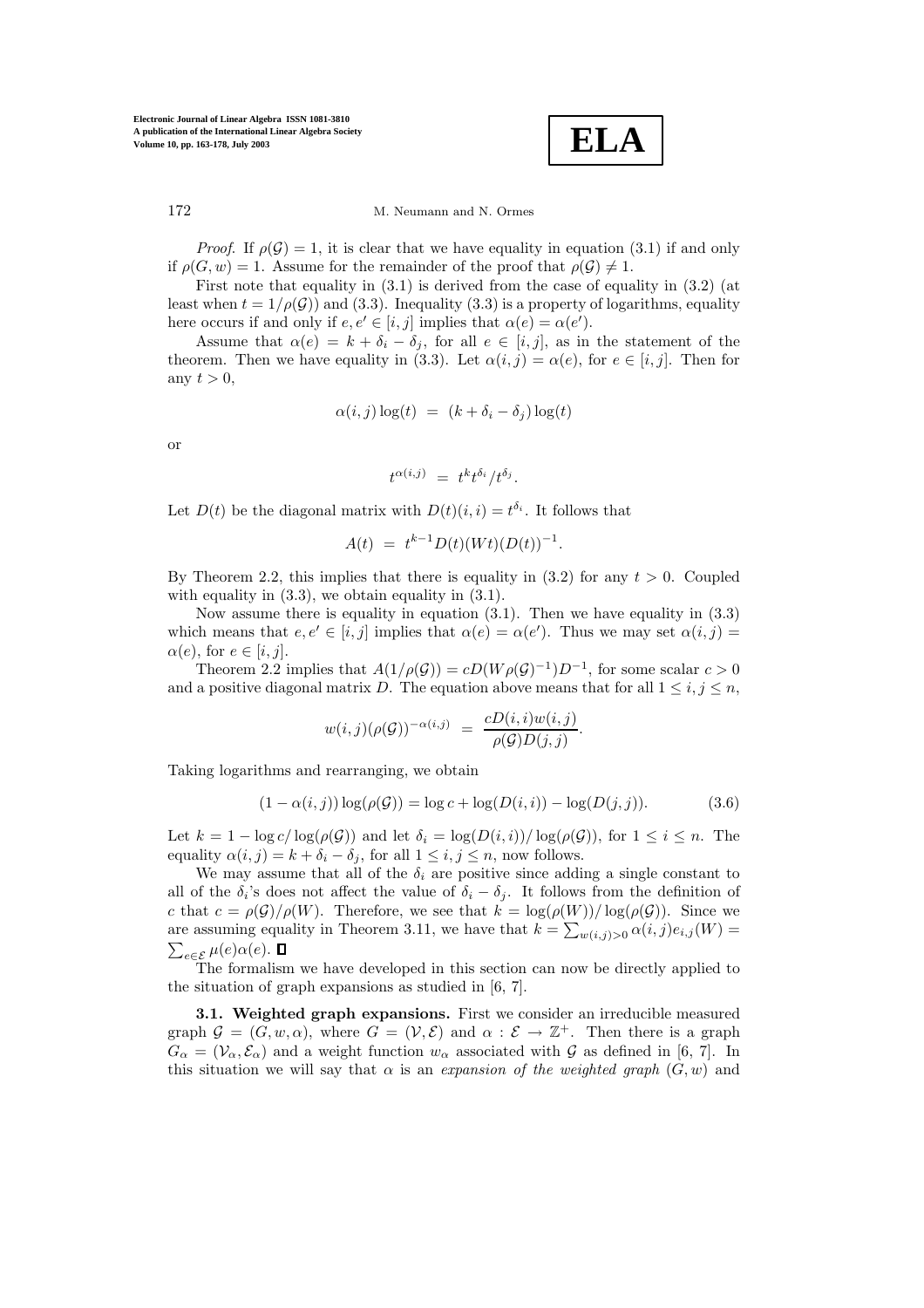$$
\boxed{\text{ELA}}
$$

 $(G_{\alpha}, w_{\alpha})$  is the *weighted expansion graph*. Recall that we showed in Theorem 3.7 that  $\rho(G, W, \alpha) = \rho(G_\alpha, w_\alpha).$ 

Theorem 3.11 allows us to obtain a finer estimate on  $\rho(G_\alpha)$  than in [6] as follows: COROLLARY 3.13. Let  $(G, w)$  be an irreducible weighted graph and  $(G_{\alpha}, w_{\alpha})$  be a weighted expansion graph. Then

$$
\log(\rho(G_{\alpha}, w_{\alpha})) \ge \frac{\log(\rho(G, w))}{\sum_{e \in \mathcal{E}} \mu(e)\alpha(e)}.
$$
\n(3.7)

To obtain an upper bound we will reverse the roles of the graph and the expansion graph. Suppose that  $\alpha$  is an expansion of a weighted graph  $(G, w)$  and that  $(G_{\alpha}, w_{\alpha})$ is the resulting weighted expansion graph. Then as noted in Theorem 3.8, there is a length function  $\beta$  on  $G_{\alpha}$  such that  $\rho(G_{\alpha}, w_{\alpha}, \beta) = \rho(G, w)$ . Recall that  $\beta$  assigned the length of  $1/\alpha(e)$  to any edge f in  $G_\alpha$  which belongs to the path  $\mathcal{P}(e)$  corresponding to the expansion of the edge  $e$  in  $G$ .

By applying Theorem 3.11 to  $\mathcal{G} = (G_{\alpha}, w_{\alpha}, \beta)$  and  $(G_{\alpha}, w_{\alpha})$  we obtain the following:

COROLLARY 3.14. Let  $(G, w)$  be an irreducible weighted graph and  $(G_{\alpha}, w_{\alpha})$  be a weighted expansion graph. Then

$$
\log(\rho(G, w)) \sum_{e \in \mathcal{E}_{\alpha}} \mu_{\alpha}(e) \frac{1}{\alpha(e)} \ge \log(\rho(G_{\alpha}, w_{\alpha})) . \tag{3.8}
$$

REMARK 3.15. Let  $\alpha$  be an expansion on a weighted graph  $(G, w)$ . Suppose that  $1 \leq m \leq \alpha(e) \leq M$ , for all edges e in the graph G. The following inequalities from [6] follow from the previous two corollaries:

If  $\rho(G, w) \geq 1$ , then

$$
\rho(G,w)^{1/M} \leq \rho(G_{\alpha},w_{\alpha}) \leq \rho(G,w)^{1/m} \leq \rho(G,w).
$$

If  $\rho(G, w) \leq 1$ , then

$$
\rho(G, w) \le \rho(G, w)^{1/m} \le \rho(G_{\alpha}, w_{\alpha}) \le \rho(G, w)^{1/M}.
$$

Furthermore if  $\rho(G, w) \neq 1$ , then  $\rho(G, w) \neq \rho(G_{\alpha}, w_{\alpha})$ .

**3.2. The expansion of a single edge.** What is new about Corollaries 3.13 and 3.14 is that they give finer inequalities than those in [6] when  $\alpha$  is a nonconstant expansion. An interesting case of this is the case of the expansion of a single edge.

COROLLARY 3.16. Let  $(G, w)$  be an irreducible weighted graph, and let  $a > 0$  be an integer. Fix an edge  $e_0 \in \mathcal{E}$  and define a length function  $\alpha$  such that  $\alpha(e)=1$ if  $e \neq e_0$  and  $\alpha(e_0) = a + 1$ . Let  $f_0$  be an edge in  $G_\alpha$  which is part of the path  $\mathcal{P}(e_0)$ . Let  $\mu$  and  $\mu_{\alpha}$  denote the elasticity functions on edges in the graphs G and  $G_{\alpha}$ , respectively. Then

$$
\log \left( \rho(G_{\alpha}, w_{\alpha}) \right) \ \geq \ \frac{\log(\rho(G, w))}{1 + a\mu(e_0)} \tag{3.9}
$$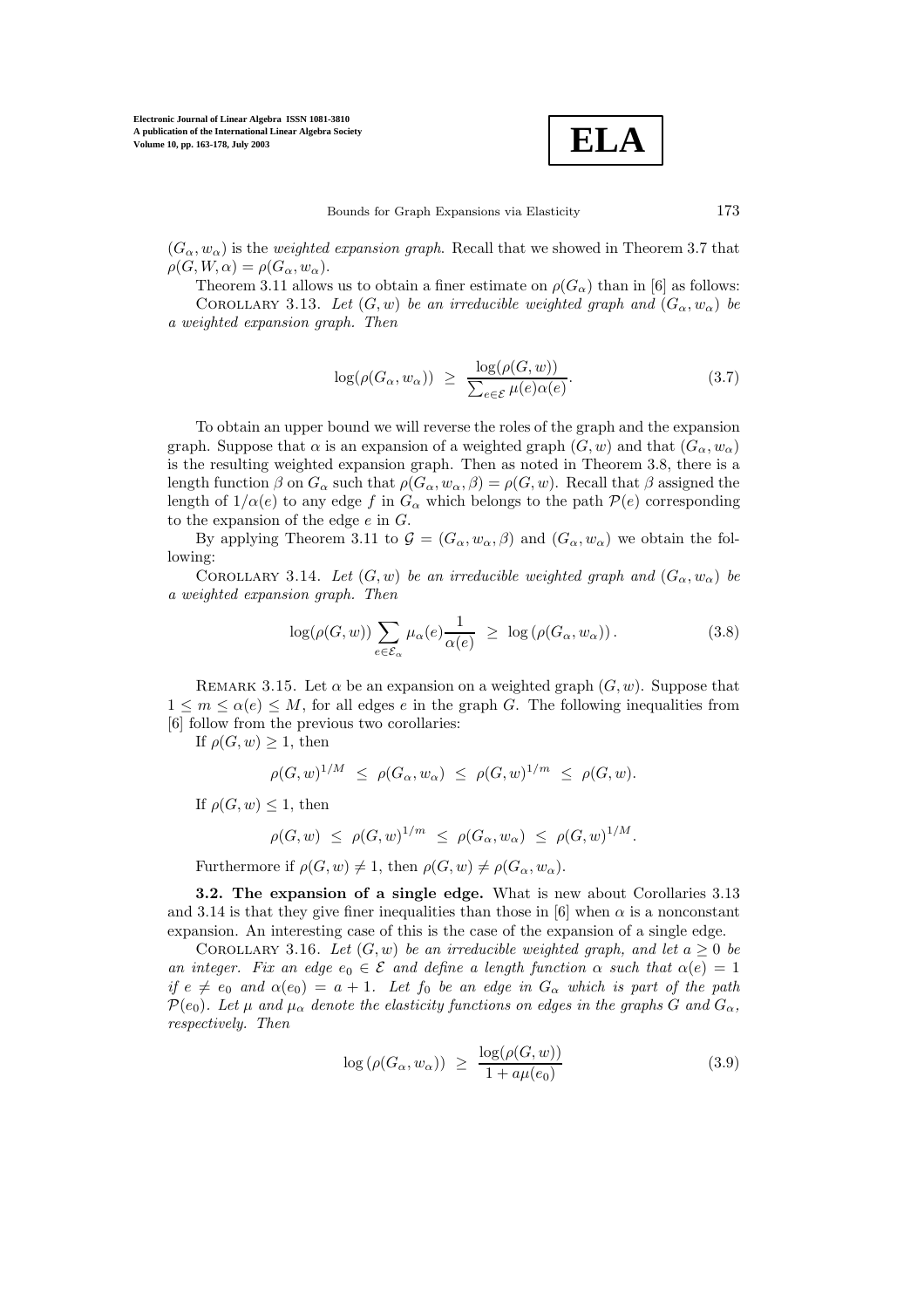**ELA**

174 M. Neumann and N. Ormes

and

$$
\log(\rho(G, w))(1 - a\mu_{\alpha}(f_0)) \ge \log(\rho(G_{\alpha}, w_{\alpha})). \tag{3.10}
$$

Furthermore, let  $i_0$  and  $j_0$  be the initial and terminal vertices of  $e_0$ , respectively. Equality holds in either of the above inequalities if and only if  $[i_0, j_0] = \{e_0\}$  and the vertices in G can be partitioned into p sets  $V_0 = \{j_0\}, V_1, V_2, \ldots, V_{p-2}, V_{p-1} = \{i_0\}$ such that  $w(i, j) > 0$  and  $i \in V_m$  implies  $j \in V_{m+1}$  or  $(i, j) = (i_0, j_0)$ .

 $\sum_{e \in \mathcal{E}} \mu(e) \alpha(e) = a\mu(e_0) + \sum_{e \in \mathcal{E}} \mu(e)$  and  $\sum_{e \in \mathcal{E}} \mu(e) = 1$ . Proof. The inequality (3.9) follows immediately from Corollary 3.13, noting

Inequality (3.10) follows almost as easily from Corollary 3.14. In our case

$$
\sum_{e \in \mathcal{E}_{\alpha}} \frac{1}{\alpha(e)} \mu_{\alpha}(e) = 1 - \left(\frac{a}{a+1}\right) \sum_{f \in \mathcal{P}(e_0)} \mu_{\alpha}(f). \tag{3.11}
$$

If follows from Proposition 2.3 that for all  $f \in \mathcal{P}(e_0)$ ,  $\mu_\alpha(f) = \mu_\alpha(f_0)$ . There are  $a + 1$  such edges, therefore

$$
\sum_{f \in \mathcal{E}_{\alpha}} \frac{1}{\alpha(f)} \mu_{\alpha}(f) = 1 - a \mu_{\alpha}(f_0). \tag{3.12}
$$

For the case of equality, we consider the situation in light of Theorem 3.12. We have equality if and only if for all  $e \in [i, j]$ ,

$$
\alpha(e) = k + \delta_i - \delta_j \tag{3.13}
$$

for some constants  $k, \delta_1, \delta_2, \ldots, \delta_n$ . Let C be any cycle in the graph G. Let  $\tau$  be the number of times that the edge  $e_0$  occurs in C. Consider the sum  $\sum_{e \in C} (\alpha(e) - 1)$ . By the definition of  $\alpha$ , this is  $\tau a$ , but from equation (3.13), this is  $k\|\tilde{C}\|$ . We therefore get the relationship  $\|\mathcal{C}\| = \tau a/k$ .

Let  $p = a/k$ . It is clear that p is an integer since we can take C to be a cycle which passes through  $e_0$  exactly once. Now, for each integer  $m \in \{1, 2, \ldots, p-1\}$ , let  $V_m$  be the collection of vertices v in G for which there is a path of length m from jo to  $v$ .

We have established that the length of any cycle in the graph  $G$  is equivalent to 0 mod p. Suppose that  $1 \leq m_1, m_2 < p$  and that  $v \in V_{m_1} \cap V_{m_2}$ . Let l be the length of any path from v to  $i_0$ . If  $m_1 \neq m_2$ , then we can form two different cycles starting at the vertex  $j_0$ , passing through v, and ending with the edge  $e_0$ . We can construct one with length  $m_1 + l + 1$  and the other with length  $m_2 + l + 1$ . The difference of the lengths  $m_1 - m_2$  must be equal to 0 mod p, but this is impossible. Therefore, the sets  ${V_m}$  are pairwise disjoint.

We also have established that the length of any cycle is  $p$  times the number of times it contains the edge  $e_0$ . Let  $i \in V_{n-1}$  and consider the shortest cycle from j<sub>0</sub> to i back to  $j_0$ . This cycle must be of length p, otherwise it would have to contain  $e_0$  more than once and would not be the shortest such path. The shortest path from  $j_0$  to i is of length  $p-1$  and therefore there is an edge connecting i to  $j_0$ . But this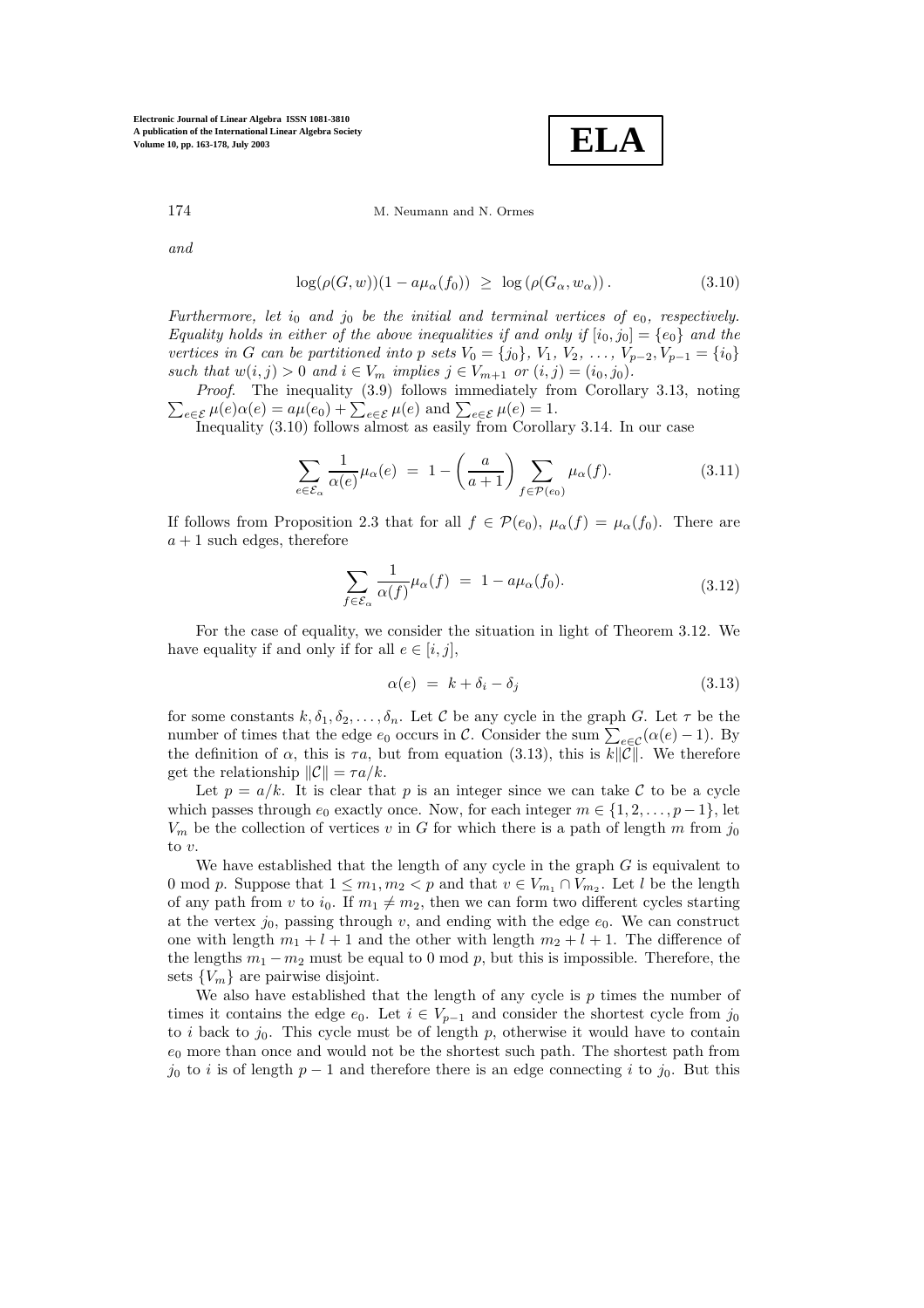**ELA**

edge must be  $e_0$ , otherwise we have a cycle of length p which does not pass through  $e_0$ . Hence,  $V_{p-1} = \{i_0\}$  and  $[i_0, j_0] = \{e_0\}.$ 

Finally, we note that the set  $V_m$  can alternatively be described as the set of vertices v for which  $W^m(j_0, v) > 0$ . Therefore  $w(i, j) > 0$  and  $i \in W_m$  implies  $j \in W_{m+1}$  or  $(i, j) = (i_0, j_0).$ 

Given an expansion that lengthens a single edge, we can conclude an inequality on its elasticity before and after the expansion. It follows directly from the bounds in Corollary 3.16.

COROLLARY 3.17. With the same hypotheses as Corollary 3.16, for  $\rho(G, w) > 1$ , if  $f_0 \in \mathcal{P}(e_0)$ , then

$$
\mu(e_0) \geq \frac{\mu_\alpha(f_0)}{1 - a\mu_\alpha(f_0)}.
$$

The reverse inequality holds in the case  $\rho(G, w) < 1$ .

**3.3. Limiting cases.** We now consider the situation where we have a sequence of measured graphs  $\mathcal{G}_n = (G, w, \alpha_n)$ , where  $\alpha_n(e) \to 0$  for some collection of edges  $\mathcal{E}' \subset \mathcal{E}$ . We note that the case where  $\alpha_n(e) \to \infty$  on a set of edges was previously considered in the context of graph expansions [6, 7]. Here we consider the inverse situation, the case where  $\alpha$  is nonincreasing and  $\alpha_n(e) \to 0$  for some collection of edges  $\mathcal{E}' \subset \mathcal{E}$ . To keep the setting more natural, we consider the case where  $\alpha_n$ satisfies the following property: for all  $e \in \mathcal{E}$ , either  $\alpha_n(e) = 1$ , for all  $n \geq 0$ , or  $\lim_{n\to\infty} \alpha_n(e) = 0.$ 

There will be several cases, depending on  $G' = (\mathcal{V}', \mathcal{E}')$ , the subgraph of G induced by the edges in  $\mathcal{E}'$ .

THEOREM 3.18. Let  $\alpha_n$  be a sequence of length functions on an irreducible weighted graph  $(G, w)$ . Let  $\mathcal{G}_n = (G, w, \alpha_n)$ . Suppose that  $G' = (\mathcal{V}', \mathcal{E}')$  is an induced subgraph of G such that

 $\lim_{n\to\infty} \alpha_n(e) = 0$ , for all  $e \in \mathcal{E}'$ , and  $\alpha_n(e) = 1$ , for all  $e \in \mathcal{E} - \mathcal{E}'$ . If  $\rho(G', w) >$ 1, then  $\lim_{n\to\infty}\rho(\mathcal{G}_n)=\infty$ .

*Proof.* Let  $A_n(t)$  denote the adjacency matrix of the measured graph  $\mathcal{G}_n$ . Let  $B_n(t)$  be the adjacency matrix of the measured subgraph  $(G', w, \alpha_n)$  arranged so that the rows and columns of  $B_n(t)$  are indexed in the same way as the rows and columns of  $A_n(t)$  (if a vertex i appears in G but not G', then the ith row and column of  $B_n(t)$ ) contain all zeros). Clearly, for any  $t > 0$ ,  $\rho(A_n(t)) \geq \rho(B_n(t))$ .

Let  $W' = B_n(1)$  be the weight matrix for the weighted graph  $(G', w)$ . Then for any  $t > 0$ ,  $\lim_{n \to \infty} B_n(t) = W'$ . Let  $\epsilon > 0$  be given. We know that  $\rho(W') > 1$  so that there is an N such that  $n>N$  implies that the minimum value of t for which  $\rho(B_n(t)) = 1$  is less than  $\epsilon$ . Since  $\rho(A_n(t)) \geq \rho(B_n(t))$ , for sufficiently large n, the minimum value of t for which  $\rho(A_n(t)) = 1$  is also less than  $\epsilon$ . Therefore, as  $n \to \infty$ , the reciprocals of the smallest real numbers for which  $\rho(A_n(t)) = 1$  tend to  $\infty$ . That is,  $\lim_{n\to\infty}\rho(\mathcal{G}_n)=\infty$ .  $\Box$ 

The case where  $\rho(G', w) < 1$  is more complicated.

THEOREM 3.19. Let  $\alpha_n$  be a sequence of length functions on an irreducible weighted graph  $(G, w)$ . Let  $\mathcal{G}_n = (G, w, \alpha_n)$ . Suppose that  $G' = (\mathcal{V}', \mathcal{E}')$  is a subgraph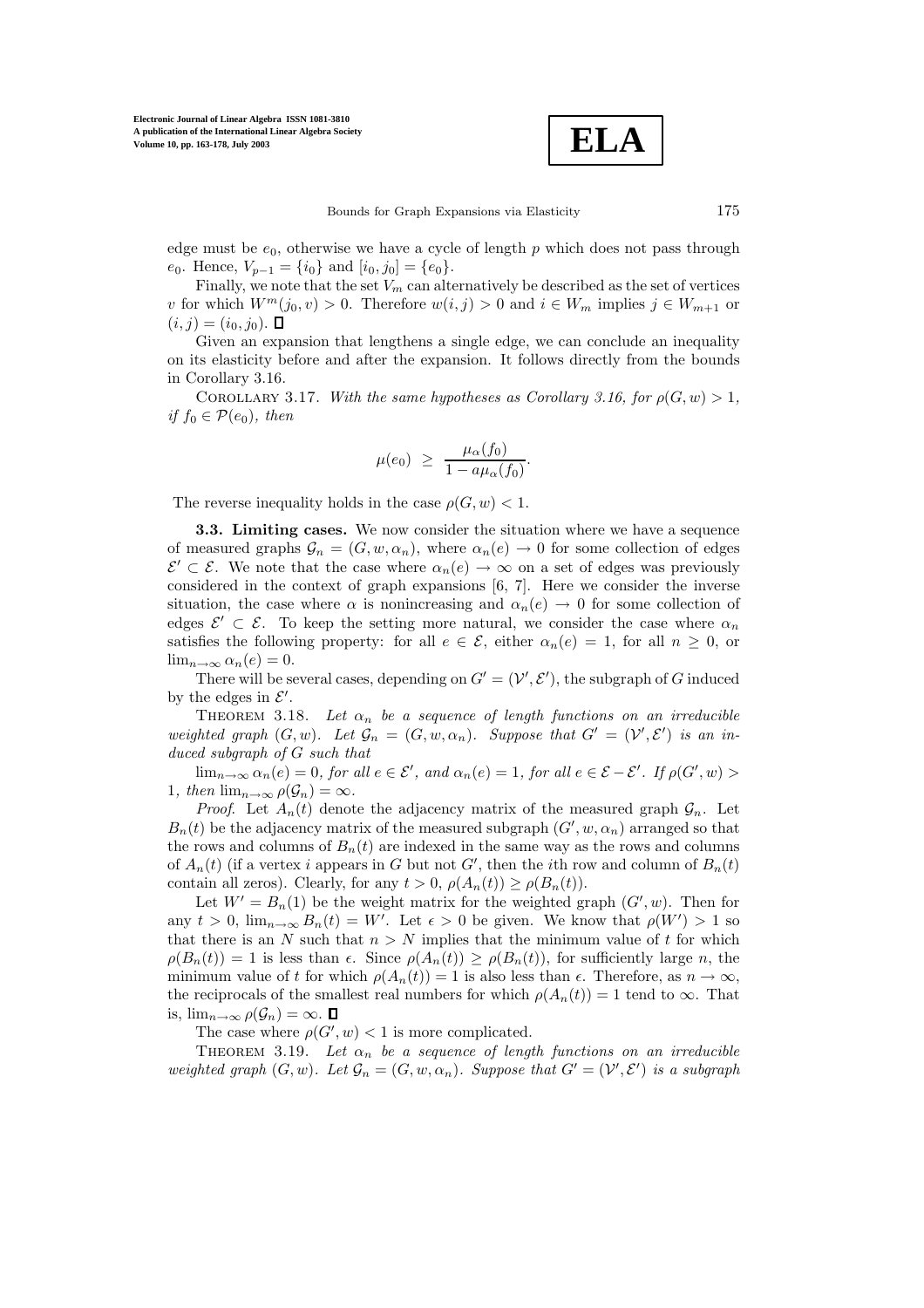**ELA**

of G such that  $\lim_{n\to\infty} \alpha_n(e) = 0$ , for all  $e \in \mathcal{E}'$ , and  $\alpha_n(e) = 1$  for all  $e \in \mathcal{E} - \mathcal{E}'$ . Let  $W, W'$  be the adjacency matrices for  $(G, w)$  and  $(G', w)$  respectively.

Suppose that  $W \neq W'$  and that  $\rho(G', w) < 1$ . Then

$$
\lim_{n \to \infty} \rho(\mathcal{G}_n) = \frac{1}{\inf\{t \; : \; \rho((W - W')t + W') = 1\}}.
$$

In the case where  $W = W'$  and  $\rho(G', w) < 1$ ,

$$
\lim_{n\to\infty}\rho(\mathcal{G}_n)=0.
$$

*Proof.* Let  $A_n(t)$  denote the adjacency matrix of the measured graph  $\mathcal{G}_n$ . Let  $B_n(t)$  be the adjacency matrix of the measured graph  $(G', w, \alpha_n)$ . Then since  $\alpha_n \equiv 1$ on  $\mathcal{E} - \mathcal{E}'$ ,  $A_n(t) - B_n(t) = (W - W')t$ . Further, we have for any  $t > 0$ ,  $\lim_{n \to \infty} B_n(t) =$  $B_n(1) = W'$ . Let  $t_n = \inf\{t \mid \rho(A_n(t)) = 1\}$  and let  $t_* = \inf\{t \mid \rho((W - W')t + W') = 1\}$ 1}. Notice that in the case where  $W \neq W'$ ,  $t_*$  is finite and it suffices to show that  $\lim_{n\to\infty} t_n = t_*$ .

Assume first that  $t_1 < 1$ . Then for all  $n, t_n < 1$  (see Remark 3.15) and  $B_n(t_n) \le$  $B_n(1) = W'$ . Therefore, we have that

$$
1 = \rho(A(t_n)) \le \rho((W - W')t + W')
$$

which implies  $t_* \leq t_n$ .

Let  $\epsilon > 0$ . If  $W \neq W'$ , then  $\rho((W - W')(t_* + \epsilon) + W') > 1$  since G is irreducible. Since  $B_n(t_+ + \epsilon) \to B_n(1)$  as  $n \to \infty$ , for sufficiently large n, we have  $\rho((W - W')(t_* +$  $\epsilon$ ) +  $B_n(t_* + \epsilon)$ ) > 1. This implies that  $t_n < t_* + \epsilon$ .

Similarly, if  $t_1 \geq 1$  and  $\epsilon > 0$  is given, then  $t_* - \epsilon < t_n \leq t_*$  for sufficiently large n. Therefore  $\lim_{n\to\infty}t_n=t_*$ .

Finally, assume  $W' = W$ . That is,  $\alpha_n \to 0$ , for each edge of G and  $\rho(G, w) < 1$ . Then  $\rho(\mathcal{G}_n) < 1$  for all n. Let  $t > 0$ . Then since  $A_n(t) \to A_n(1) = W$ , for sufficiently large n,  $\rho(A_n(t)) < 1$ . Therefore,  $\lim_{n\to\infty} \rho(\mathcal{G}_n) < 1/t$ . Since this is true for any  $t > 0$ , we have that  $\lim_{n \to \infty} \rho(\mathcal{G}_n) = 0$ .

The case where  $G'$  does not contain a cycle is an interesting subcase of the previous theorem where the limit can be calculated more explicitly. If  $G'$  does not contain a cycle, then there is a partial ordering  $\prec$  on  $\mathcal{E}'$  defined as follows. For  $e, f \in \mathcal{E}'$ , with  $e \neq f$ , we say  $e \prec f$  if there is a path of edges, completely contained in  $G'$ , which begins with  $e$  and ends with  $f$ . In this case we say that the edge  $e$  precedes  $f$  in  $G'$ . Number the edges  $e_1, e_2, \ldots, e_M \in \mathcal{E}'$  so that  $e_k \prec e_l$  implies that  $k > l$ .

Let  $A^{(0)}$  be the adjacency matrix for the weighted graph  $(G, w)$ , i.e.,  $A^{(0)}$ Let  $A^{(0)}$  be the adjacency matrix for the weighted graph  $(G, w)$ , i.e.,  $A^{(0)}(i, j) = \sum_{x \in [i, j]} w(e)$ . We define the matrices  $A^{(1)}, \ldots, A^{(M)}$  as follows. For  $k > 0$ , let  $i_k$  and  $e \in [i,j]$  w(e). We define the matrices  $A^{(1)}, \ldots, A^{(M)}$  as follows. For  $k > 0$ , let  $i_k$  and  $j_k$  be the initial and terminal vertices of  $e_k$ , respectively. Subtract  $w(e_k)$  from the  $i_k, j_k$  entry of  $A^{(k-1)}$ , then multiply the  $j_k$ <sup>th</sup> row of the resulting matrix by  $w(e_k)$ and add the result to the  $i_k$ th row. Call the new matrix  $A^{(k)}$ . Let  $\widetilde{A} = A^{(M)}$ .

THEOREM 3.20. Let  $\alpha_n$  be a sequence of length functions on an irreducible weighted graph  $(G, w)$ . Let  $\mathcal{G}_n = (G, w, \alpha_n)$ . Suppose that  $G' = (\mathcal{V}', \mathcal{E}')$  is a subgraph of G such that  $\lim_{n\to\infty} \alpha_n(e) = 0$ , for all  $e \in \mathcal{E}'$ , and  $\alpha_n(e) = 1$ , for all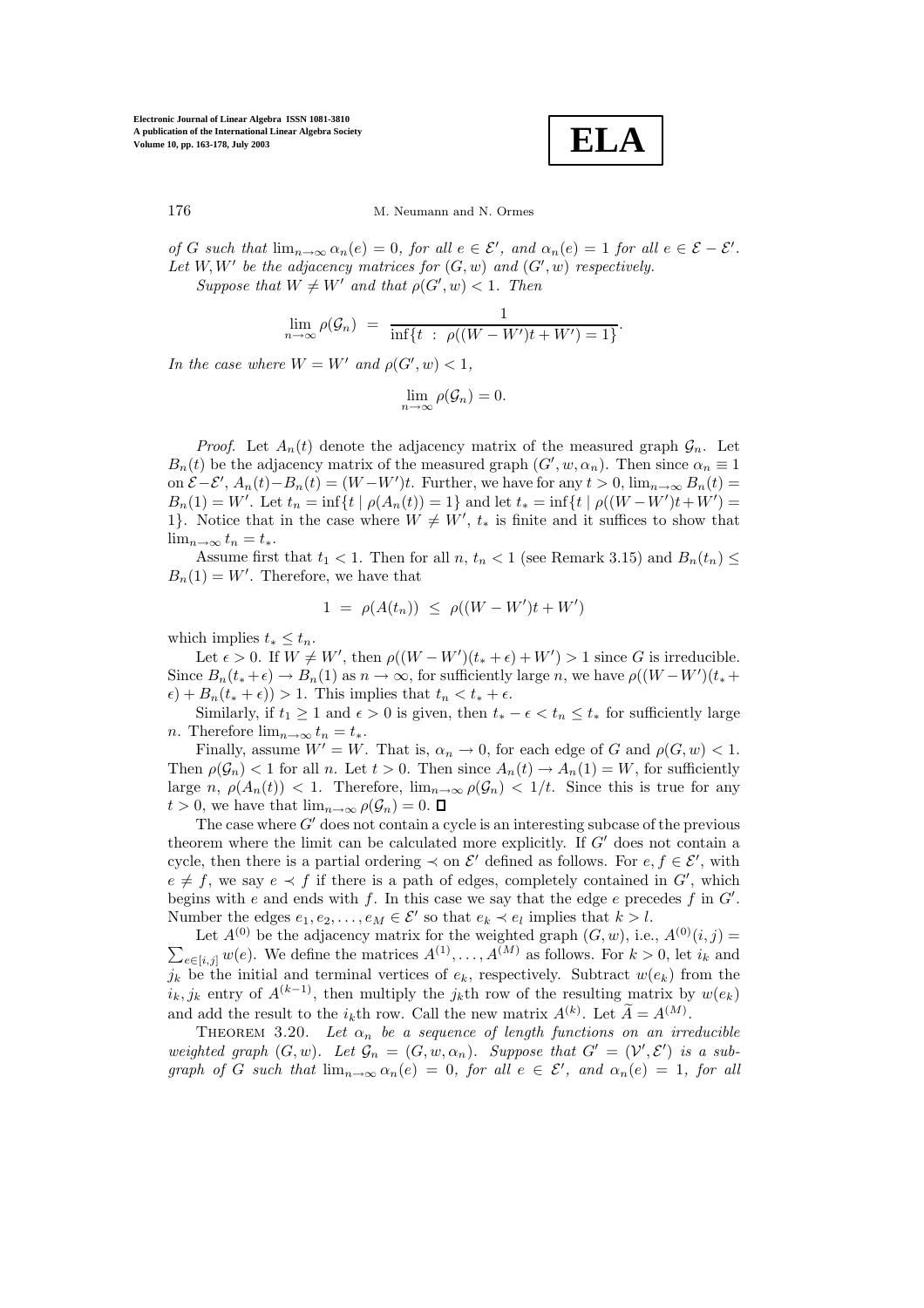**ELA**

 $e \in \mathcal{E} - \mathcal{E}'$ . If G' does not contain a cycle, then  $\lim_{n \to \infty} \rho(\mathcal{G}_n) = \rho(A)$ , where A is defined in the previous paragraph.

*Proof.* Let  $A_n^{(0)}(t)$  be the adjacency matrix for  $\mathcal{G}_n$ . That is,  $A_n^{(0)}$  $\sum$ *Proof.* Let  $A_n^{(0)}(t)$  be the adjacency matrix for  $\mathcal{G}_n$ . That is,  $A_n^{(0)}(t)(i,j) =$  $e \in [i,j]$   $w(e)t^{\alpha_n(e)}$ . We note that  $\lim_{n \to \infty} \rho(\mathcal{G}_n)$  is the limit of the reciprocals of the smallest real roots of  $\det(I - A_n^{(0)}(t)).$ 

For  $k > 0$ , let  $A_n^{(k)}(t)$  be the matrix obtained by subtracting  $w(e_k)t^{\alpha_n(e_k)}$  from the entry  $A^{(k-1)}(t)(i_k, j_k)$ , then adding the j<sub>k</sub>th row of the resulting matrix to the *i<sub>k</sub>*th row. It suffices to show that for any  $t > 0$ ,  $\lim_{n \to \infty} \det(I - A_n^{(k)}(t)) = \lim_{n \to \infty} \det(I A_n^{(k-1)}(t)$  by the following argument. At the kth stage of the construction, we subtract the term corresponding to  $e_k$  from the matrix  $A_n^{(k-1)}(t)$ . Because of the ordering of the edges, we can prove by induction that the  $i_k$ th row of  $A_n^{(k-1)}(t)$  does not contain any terms corresponding to an  $e_l \in \mathcal{E}'$ , where  $l > k$ . Therefore, the matrix  $A_n^{(k)}(t)$  will only contain terms corresponding to edges  $e_l \in \mathcal{E}'$ , where  $l > k$ . Therefore, the last matrix  $A_n^{(M)}(t)$  contains no terms that depend upon n, or  $A_n^{(M)}(t) = \tilde{A}t$ . If we can establish that  $\lim_{n\to\infty} \det(I - A_n^{(k)}(t)) = \lim_{n\to\infty} \det(I - A_n^{(k+1)}(t))$ , then we shall have that  $\lim_{n\to\infty} \det(I - A_n^{(0)}(t)) = \det(I - \tilde{A}t)$ , and  $\lim_{n\to\infty} \rho(\mathcal{G}_n) = \rho(\tilde{A})$  follows.

For simplicity, let  $k = 1$  and fix  $n > 0$ . We will prove that  $\lim_{n\to\infty} \det(I A_n^{(0)}(t) = \lim_{n \to \infty} \det(I - A_n^{(1)}(t))$ . Suppose  $A_n^{(0)}(t)$  is  $m \times m$ , we will introduce an  $m \times (m+1)$  matrix R and an  $(m+1) \times m$  matrix S such that  $A_n^{(0)}(t) = RS$ . Define

$$
R(i,j) = \begin{cases} A_n^{(0)}(t)(i,j) & \text{if } 1 \le i,j \le m, (i,j) \ne (i_1,j_1), \\ A_n^{(0)}(t)(i_1,j_1) - w(e_1)t^{\alpha_n(e_1)} & \text{if } (i,j) = (i_1,j_1), \\ w(e_1)t^{\alpha_n(e_1)} & \text{if } (i,j) = (i_1, m+1), \\ 0 & \text{if } i \ne i_1 \text{ and } j = m+1 \end{cases}
$$

and

$$
S(i,j) = \begin{cases} 1 & \text{if } i = j \text{ or } (i,j) = (m+1,j_1), \\ 0 & \text{otherwise.} \end{cases}
$$

Then  $A_n^{(0)}(t) = RS$ . We let  $B_n(t) = SR$ . Since the matrices  $A_n^{(0)}(t)$  and  $B_n(t)$  are strongly shift equivalent (see [10]), we have that  $\det(I - A_n^{(0)}(t)) = \det(I - B_n(t))$ . The matrix  $B_n(t)$  can obtained from  $A_n^{(0)}(t)$  by subtracting  $w(e_1)t^{\alpha_n(e_1)}$  from the  $(i_1, j_1)$ entry, augmenting a column which has entry  $0$  except in the  $i_1$ -position which contains the entry  $w(e_1)t^{\alpha_n(e_1)}$ , and augmenting a row which has entries equal to the  $j_1$ -th row of  $A_n^{(0)}(t)$ .

Next we note that if we multiply  $w(e_1)t^{\alpha_n(e_1)}$  by the  $(m+1)$ –st row of  $I - B_n(t)$ and add the result to the  $i_1$ –st row of  $I - B_n(t)$ , the resulting matrix  $C_n(t)$  is  $(m +$